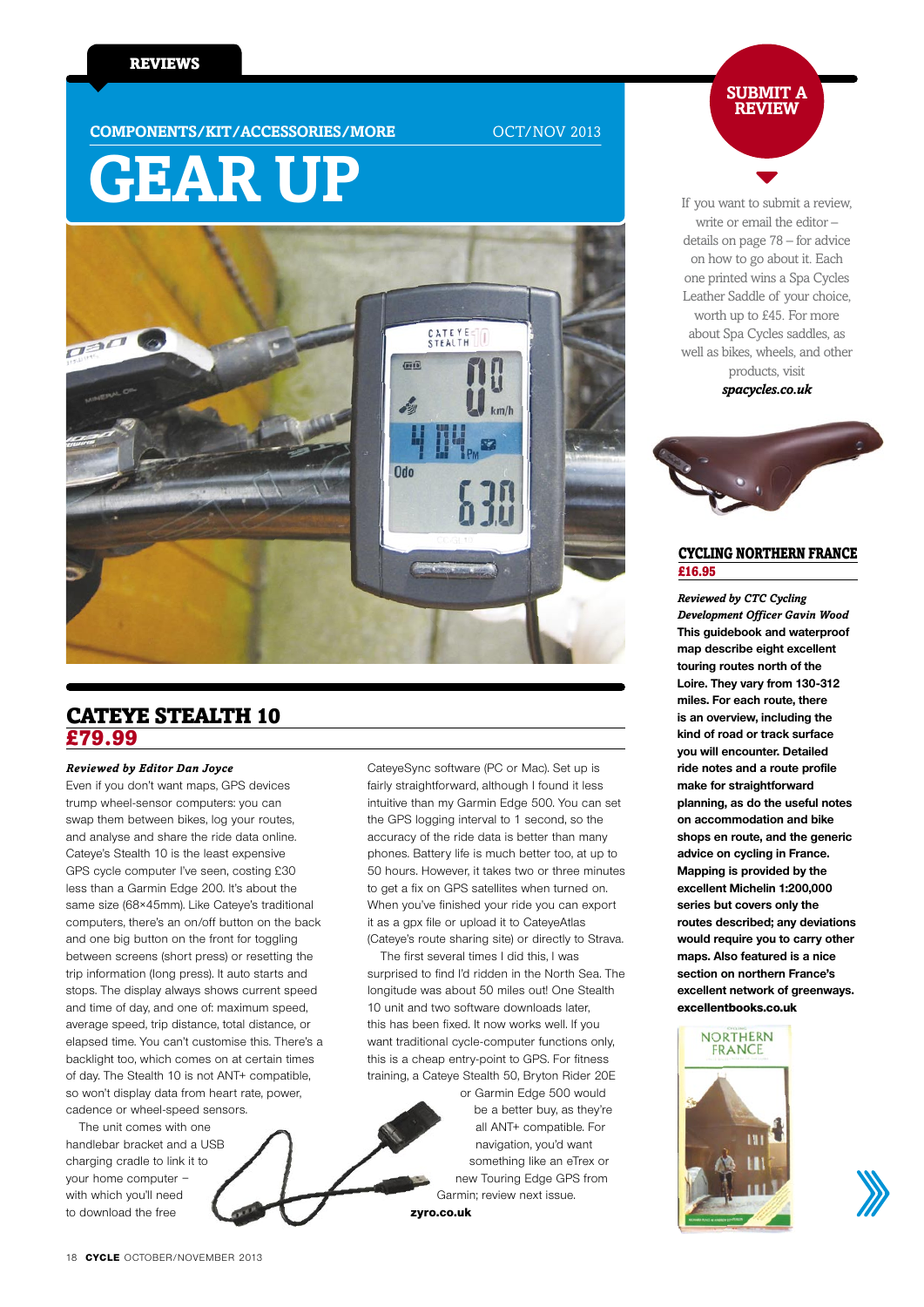

# Thule Pack 'n' Pedal rack and bags £see text

#### *Reviewed by CTC Cycling Development Officer Steve Marsden*

Swedish car-rack company Thule acquired Freeload racks a year or so ago and have developed this luggage system. There are two rack options: the Tour (which can have side-plates added) and the Sport (which can't). The racks require no frame fittings: they clamp via ratchet straps to the seatstays or fork legs. The racks are thus of most use to bike-packing mountain bikers or road cyclists wanting to carry luggage. It's otherwise an expensive setup: the Tour rack is £84.99; side-frames are £24.99; each 16-litre Adventure Touring pannier is £84.99; the 6-litre bar bag is £84.99; and the handlebar mount is £34.99.

 The Pedal 'n' Pack system is well made, however, and comes with a

five-year warranty. The rack is rated to 25kg. It can easily be removed or swapped between bikes. The panniers use Thule's own attachment system, so you can only use Pack 'n' Pedal panniers on this rack and vice versa. The top hooks fold away when you're carrying the bags, while the bottom of the bag is retained by a strong magnet. They are made from a waterproof material with a roll-top design, while the base is protected by hard rubber. I'd be happy using one to carry a laptop.

 The bar bag can be used facing forward or rearward; I found forward best, although it took some getting used to as the bag sticks out. The handlebar mount is very robust and secure, while the bar bag is waterproof like the panniers. It's ideal for a camera, maps or money. **madison.co.uk**

# Halo Twin Rail 2 SLR 29×2.2**"** £39.99

*Reviewed by Editor Dan Joyce* **It's difficult picking tyres for a bike that will be ridden on road and off – perhaps on the same ride. Most touring tyres aren't available in widths that make rough singletrack comfortable, stopping at 1.75in, while mountain bike tyres are draggy on road. Halo's 2.2in Twin Rail is one solution. The '2 SLR' is a new version that's a bit lighter and more supple, thanks to a kevlar bead and a finer casing (160tpi versus 60). Rolling performance on road is fair. Like a touring tyre, there's a centre rolling strip – the Twin Rails of the name. The tread looks like a negative of a mountain bike tyre, having cutouts rather than raised lugs. On tarmac, this means less drag and less lugbending 'squirm' in corners. Off-road, it's fine if the going is firm. For mixed use that includes mud, an easy rolling cross-country MTB tyre would be better for the front at least. Overall, though, it's good compromise for mountain bikers with one bike or for Salsa Fargo-owning roughstuffers. This version comes**  only in 29×2.2in (56-622) and **is 842g. Cheaper versions – including some lurid colours – are available in 20, 24, 26 and 29in sizes in the same width; and in 24, 29 and 38mm in 700C.** 

**ison-distribution.com**

# Vittoria Classic Black Lace Shoes, SPD £115.99

#### *Reviewed by CTC Marketing Manager David Dowling*

These classically styled Vittorias do not have the common failing of many Italian shoes: they're roomy enough for wider feet. Although they are not real leather they are a fair imitation and shouldn't stretch either. They have such slipper-like comfort that they have been on my feet day in, day out and have yet to scuff, rub or stink. Thanks to old-school air-holes across the upper, breathability is good. The downside is that these are a fair weather item, although the sole is well sealed. Walking around is comfortable, with just enough flex in the nylon insole. The rubber outsole has enough depth to prevent the cleat from protruding. On the bike, you can feel a little give but less than you would expect given the walking comfort. I love them. Sizes 38-47. Available yellow, white, and a Look-compatible model. **chickencycles.co.uk**